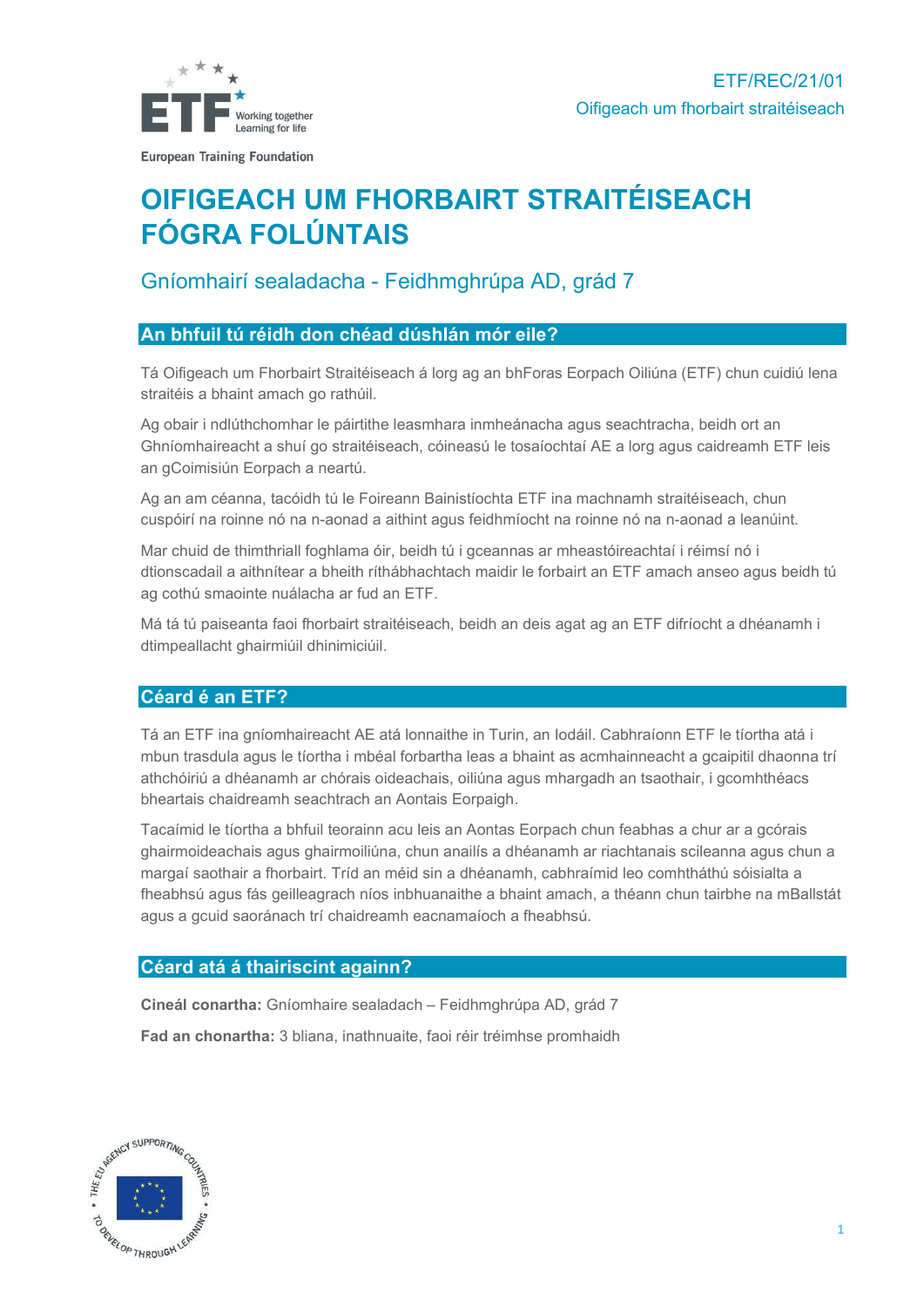Gnáth-thuarastal: le haghaidh fostaí aonair a bhfuil sé bliana de thaithí ghairmiúil ábhartha aige nó aici: thart ar € 4,580 glan sa mhí; nó le haghaidh fostaí a bhfuil sé bliana de thaithí ghairmiúil ábhartha aige nó aici, liúntais easaoránachta agus leanbh cleithiúnach amháin: thart ar € 6,500 glan sa mhí.

## Cad a dhéanfaidh tú agus conas a oibreoidh tú?

Mar Oifigeach um Fhorbairt Straitéiseach, beidh tú mar chuid den Aonad um Fhorbairt Straitéiseach agus beidh tú freagrach go díreach chuig Ceann an Aonaid um Fhorbairt Straitéiseach.

Beidh tú ag obair go dlúth le baill foirne eile agus le bainisteoirí eile. Forbróidh tú caidreamh táirgiúil agus comhoibritheach ar fud ranna ETF agus le páirtithe leasmhara seachtracha. Bainfidh tú úsáid as scileanna cumarsáide labhartha agus scríofa araon. Tá tú an-eagraithe agus i d'oibrí foirne oscailte, díograiseach agus réamhghníomhach.

Beidh tú freagrach as:

- cur le suíomh straitéiseach an ETF trí mhachnamh straitéiseach a stiúradh i measc comhghleacaithe, ag díriú ar straitéis na gníomhaireachta a chur i bhfeidhm agus nuálaíocht a chur chun cinn mar chuid den chleachtadh clársceidealaithe ilbhliantúil;
- clársceidealú agus próisis phleanála na gníomhaireachta a chomhordú trí rannchuidiú a bhailiú, anailís a dhéanamh, príomhtháscairí feidhmíochta a shainaithint agus ardcháilíocht a áirithiú maidir leis an Doiciméad Clársceidealaithe Aonair, an Clár Oibre Bliantúil agus doiciméid chorparáideacha eile, de réir mar is iomchuí;
- na timthriallta um fhaireachán agus um thuairisciú feidhmíochta a chomhordú trí phríomhtháscairí feidhmíochta a bhailiú agus anailís a dhéanamh orthu, agus ardcháilíocht thuarascálacha faireacháin na gníomhaireachta a áirithiú, lena n-áirítear an Tuarascáil Bhliantúil ar Ghníomhaíochtaí;
- meastóireacht ar fheidhmíocht bhliantúil na gníomhaireachta a chomhordú agus cultúr foghlama a fheabhsú trí ghníomhaíochtaí feabhsaithe a dhéanamh de dhúshláin agus de shaincheisteanna;
- caidreamh a dhéanamh le páirtithe leasmhara institiúideacha, lena n-áirítear an Coimisiún Eorpach (líonra gníomhaireachtaí san áireamh), comhaltaí an Bhoird Rialaithe, Ballstáit AE agus tíortha comhpháirtíochta.

Beidh tú ag taisteal ó am go ham chuig Ballstáit AE agus/nó chuig tíortha comhpháirtíochta.

#### Critéir Incháilitheachta

D'fhonn a bheith incháilithe, ní mór duit na riachtanais seo a leanas a shásamh ar an dáta deiridh a nglacfar le hiarratais:

- 1 A bheith i do náisiúnach de cheann de Bhallstáit den Aontas Eorpach
- 2 Cearta iomlána mar shaoránach a bheith agat
- 3 Aon oibleagáidí arna bhforchur ag an dlí a bhaineann le seirbhís mhíleata a bheith comhlíonta agat
- 4 A bheith corpacmhainneach chun na dualgais a bhaineann leis an bpost a chomhlíonadh

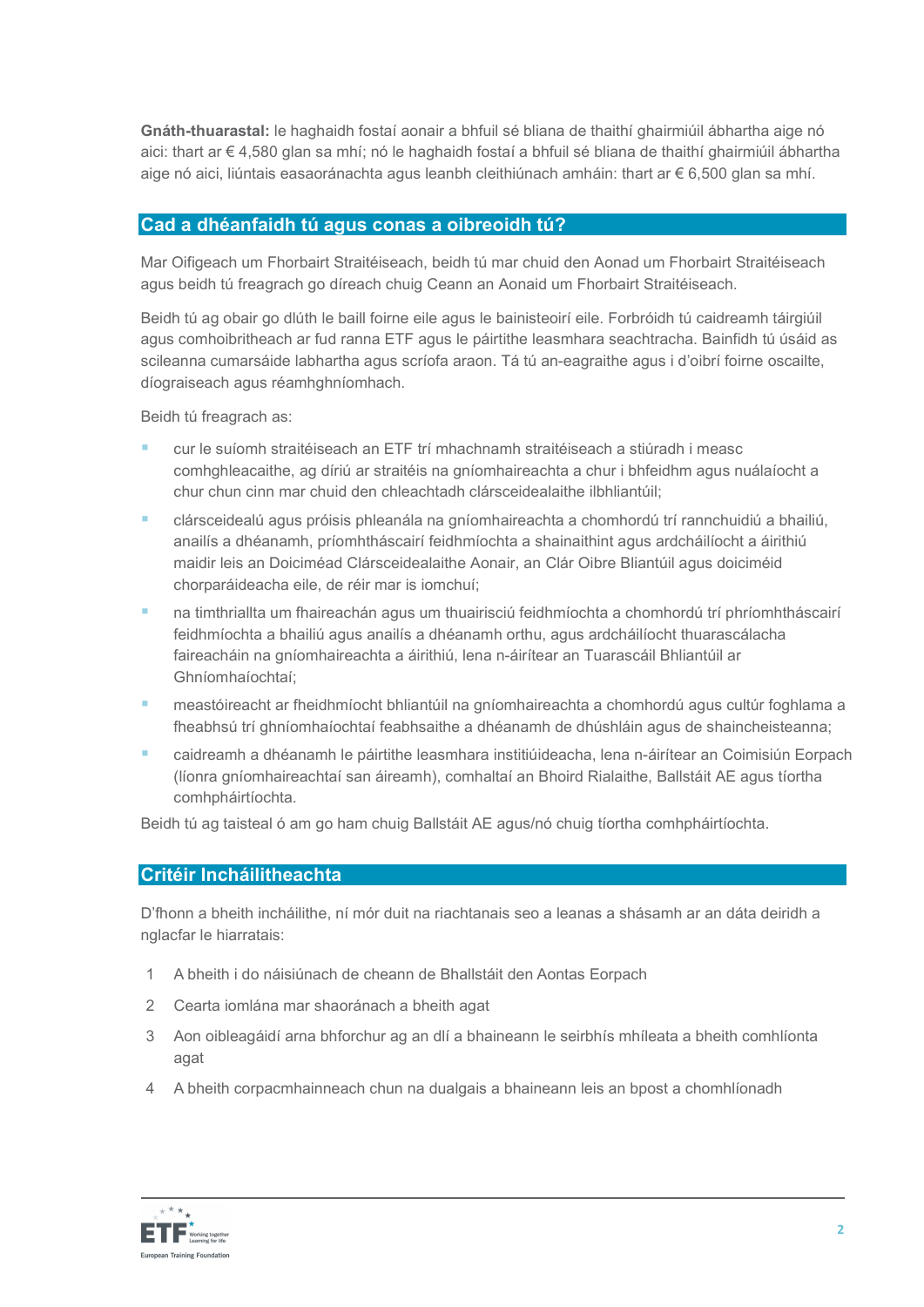5 Leibhéal oideachais arb ionann é agus ceithre bliana ar a laghad de staidéar ollscoile críochnaithe atá fianaithe le dioplóma a bheith agat agus taithí ghairmiúil 6 bliana ar a laghad a bheith gnóthaithe agat ina dhiaidh sin

nó

Leibhéal oideachais arb ionann é agus trí bliana ar a laghad de staidéar ollscoile críochnaithe atá fianaithe le dioplóma a bheith agat agus taithí ghairmiúil seacht mbliana ar a laghad a bheith gnóthaithe agat ina dhiaidh sin

Ní fhéadfar ach dioplómaí a bronnadh i mBallstáit AE nó lena mbaineann teastais chomhionannais arna n-eisiúint ag údaráis sna Ballstáit sin a bhreithniú.

6 Eolas críochnúil (leibhéal C1 i ngach gné den Chomhchreat Tagartha na hEorpa um Theangacha (CEFRL)) i gceann de theangacha an Aontais agus eolas sásúil (leibhéal B2 i ngach gné de réir CEFRL) i dteanga eile de chuid an Aontais, a mhéid is gá chun na dualgais a chomhlíonadh.

#### Critéir Roghnúcháin

Ba cheart go mbeadh na nithe seo a leanas ag iarrthóirí:

## Taithí ghairmiúil

 taithí ghairmiúil sé bliana ar a laghad – le 10 bliana anuas – i réimse na forbartha straitéisí – de réir na roinne: Cad a dhéanfaidh tú agus conas a oibreoidh tú?

## Scileanna anailíseacha an-mhaith

- **Facebook** forbairt straitéiseach
- pleanáil shofhreagrúil agus clársceidealú sofhreagrúil
- **Faireachán, tuairisciú agus meastóireacht**
- **foghlaim agus nuálaíocht**
- Béarla: leibhéal C1 i ngach gné de réir CEFRL

#### Scileanna boga an-mhaith sna nithe a leanas

- solúbthacht
- anailís a dhéanamh
- caidreamh comhoibritheach a chothú
- cumarsáid labhartha agus scríofa
- féineagrú

#### Buanna

- Fraincis: leibhéal B2 i ngach gné de réir CEFRL
- Taithí ar obair a dhéanamh i dtimpeallacht AE
- Taithí oibre i dtíortha comhpháirtíochta ETF nó thar a gceann, agus i ngeilleagair thrasdula eile

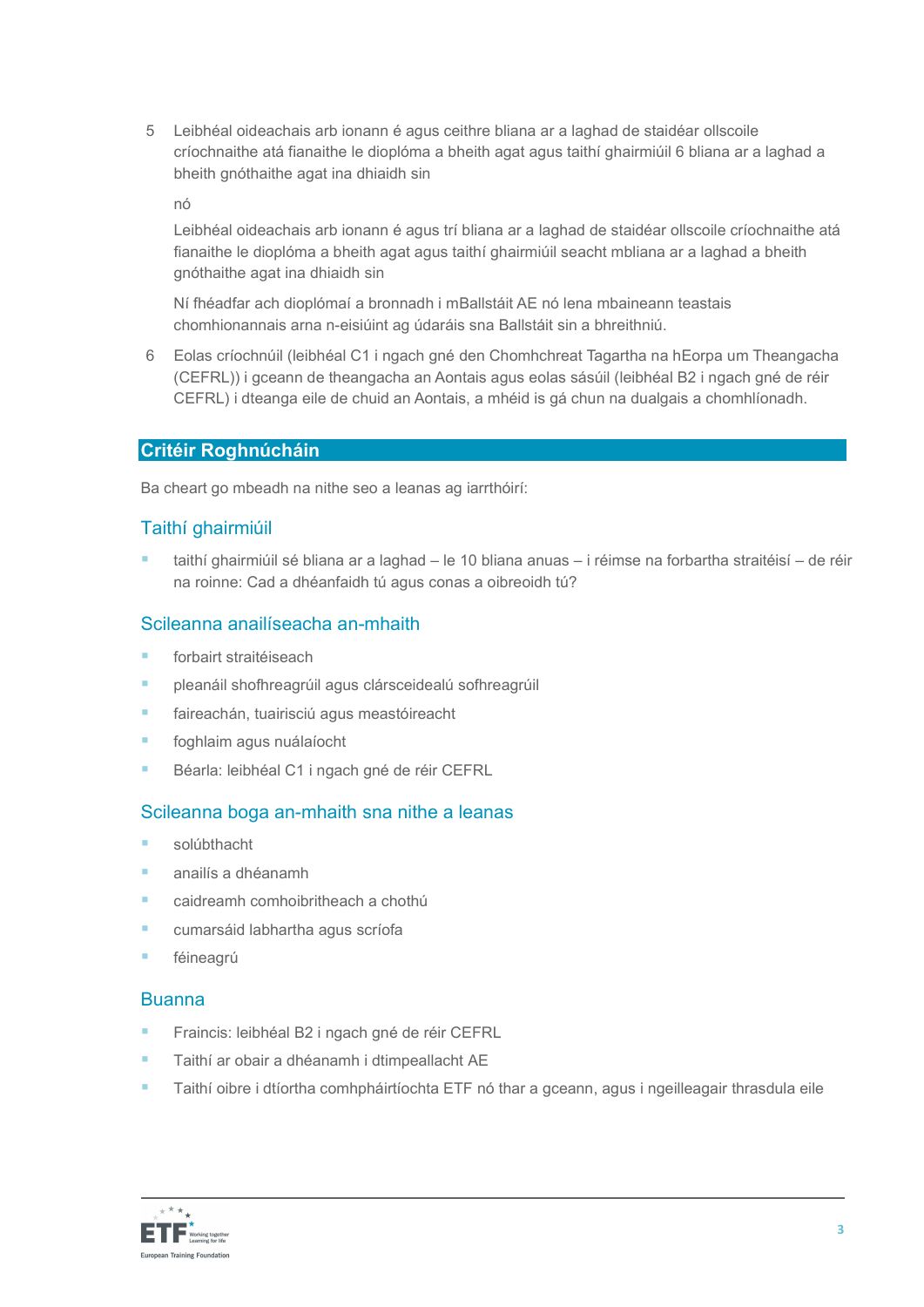#### Iarratais a chur isteach

Is é an dáta deiridh chun iarratas a chur isteach ná 29 Aibreán 2021 ag 23.59 (Am Torino).

Tugtar cuireadh duit d'iarratais a sheoladh trí shuíomh gréasáin ETF, faoin roghbhlár "About" agus ansin faoi "Recruitment".

Moltar go mór duit gan fanacht go dtí an lá deiridh chun d'iarratas a chur isteach mar go bhféadfadh trácht trom idirlín nó fabht sa nasc idirlín a bheith ina gcúis le deacrachtaí nuair a bheifear ag cur iarratais isteach.Ní féidir glacadh leis go bhfuil ETF freagrach as aon mhoill ar d'iarratas mar gheall ar dheacrachtaí den sórt sin.

## Ceanglais fhoirmiúla

Ní mór duit na doiciméid go léir a luaitear thíos a chur ar fáil, faoin dáta deiridh, i mBéarla go hinmhianaithe:

- litir chumhdaigh uasmhéid aon leathanaigh, ag míniú cén fáth a bhfuil spéis agat sa phost
- **E** curriculum vitae san fhormáid CV Europass

Tabhair faoi deara nach nglacfar ach le hiarratais a cuireadh isteach ar líne trí shuíomh gréasáin ETF, i gcomhréir leis na ceanglais fhoirmiúla a luaitear thuas.

## Roghnúchán

Tá trí chéim chomhleanúnacha i gceist sa chéim roghnúcháin:

## Céim 1 – Iarratais a scagadh

#### 1.1 Incháilitheacht

Déanfaidh an fhoireann Earcaíochta athbhreithniú ar na hiarratais go léir. Ní théann ach na hiarratais a chomhlíonann na critéir incháilitheachta agus na ceanglais fhoirmiúla ar fad ar aghaidh go dtí an chéad chéim eile.

#### 1.2 Roghnúchán le haghaidh agallamh agus trialacha scríofa

Ar bhonn na faisnéise a chuirtear ar fáil sa curriculum vitae, déanfaidh an bord na hiarratais a mheas i gcomparáid leis an taithí ghairmiúil, na scileanna teicniúla agus na sócmhainní a theastaíonn. Tabharfar cuireadh do na hiarrthóirí a chuireann isteach na hiarratais is oiriúnaí chun freastal ar agallamh agus ar thrialacha scríofa. Táthar ag súil go dtabharfar cuireadh do thart ar 6 iarrthóir.

Tá ETF ag súil le líon mór iarratas. Mar thoradh air sin, ní rachaidh an fhoireann earcaíochta i dteagmháil ach le hiarrthóirí atá ar an ngearrliosta. Táthar ag súil go ndéanfar é sin i mí na Bealtaine 2021.

## Céim 2 – Agallaimh agus trialacha scríofa

Déanfaidh an bord measúnú ar thaithí ghairmiúil agus ar scileanna na n-iarrthóirí atá riachtanach don phost agus do Ghníomhairí Sealadacha AE trí agallamh agus trialacha scríofa.Déanfar meastóireacht gan ainm ar chuid amháin den triail ar a laghad.Reáchtálfar na hagallaimh agus na trialacha scríofa i mBéarla go príomha.

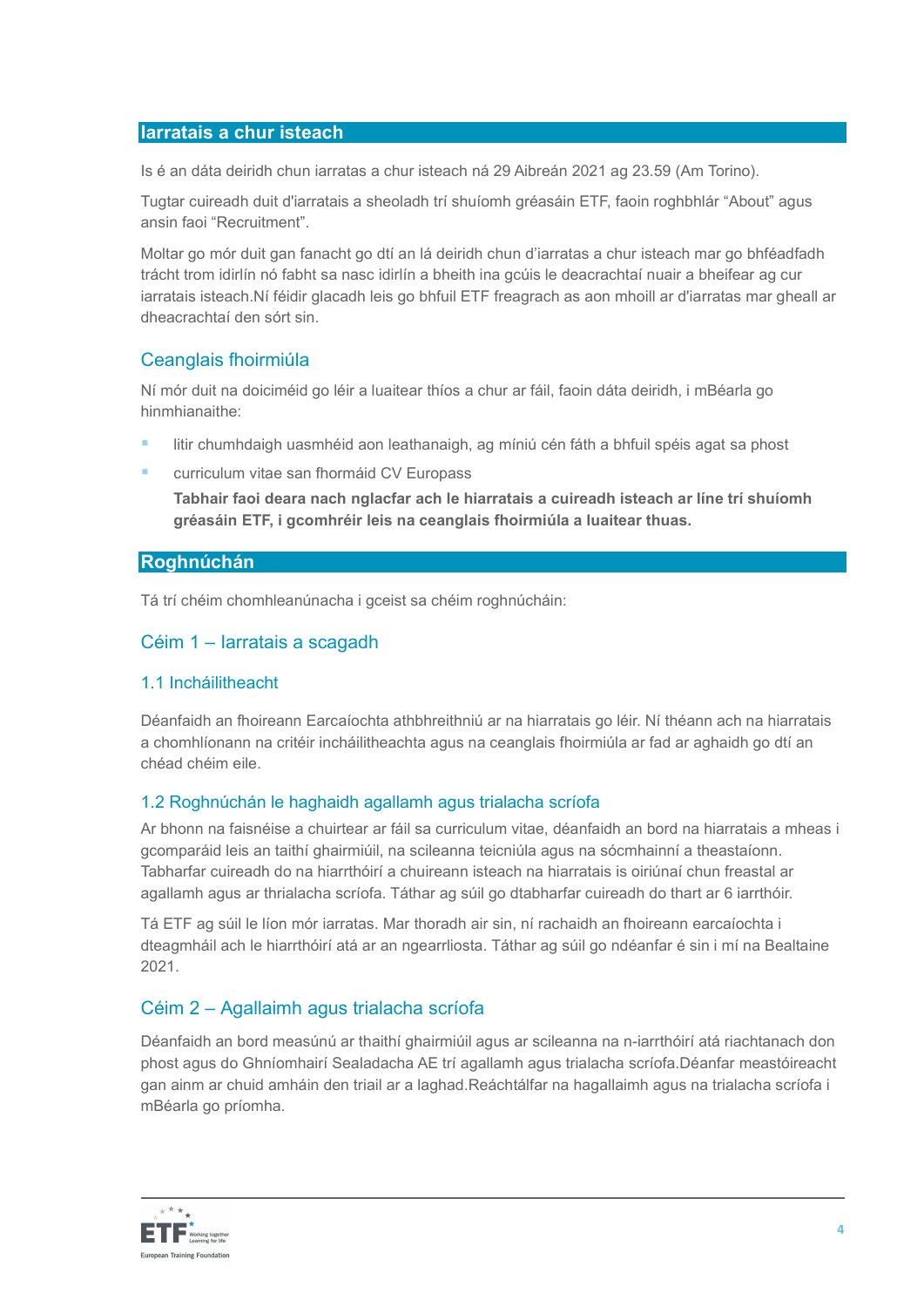Tar éis na céime sin, cuirfidh an bord liosta iarrthóirí ar aghaidh chuig Stiúrthóir ETF a mheastar gurb iadsan is fearr a thagann leis na critéir roghnúcháin – tar éis dóibh:

- **70% de na pointí leithdháilte le haghaidh scileanna boga a ghnóthú, agus**
- 70% de na pointí leithdháilte le haghaidh scileanna teicniúla agus taithí ghairmiúil ábhartha a ghnóthú

Meastar go dtarlóidh an chéim seo i mí na Bealtaine 2021. D'fhéadfaí é a eagrú go cianda.

## Céim 3 – Ceapachán

Agus moladh an bhoird á thabhairt san áireamh, ceapfaidh Stiúrthóir ETF an t-iarrthóir is oiriúnaí. Táthar ag súil go rachaidh an t-iarrthóir a n-éireoidh leis/léi i mbun dualgas i mí Mheán Fómhair 2021.

Féadfaidh an Stiúrthóir cinneadh a dhéanamh freisin liosta d'iarrthóirí eile a d'fhéadfadh a bheith oiriúnach a bhunú. Beidh an liosta bailí go dtí an 31 Nollaig 2021.Féadfar an tréimhse bhailíochta sin a fhadú le cinneadh ón Stiúrthóir.Ní ráthaíonn cuimsiú ar an liosta tairiscint poist.

Sa chás go dtagann folúntas i bpost den sórt sin aníos nó gur gá é a chlúdach, féadfaidh an Stiúrthóir post a thairiscint d'iarrthóir ar an liosta a n-oireann a p(h)róifíl is fearr do riachtanais ETF um an dtaca sin.

## Obair an bhoird

Tá obair agus plé an bhoird faoi rún daingean agus ní cheadaítear aon teagmháil lena chomhaltaí.Is éard atá i gceist le teagmháil a dhéanamh leo go ndícháileofar tú ón nós imeachta.

## Coinníollacha conartha

#### Conradh fostaíochta

Tá an conradh fostaíochta i bhfeidhm (a) ar feadh tréimhse socraithe trí bliana agus tá sé in-athnuaite nó (b) ar feadh ré tionscadail ar leith.Tá sé faoi réir tréimhse promhaidh naoi mí.

Tá conarthaí na ngníomhairí sealadacha i gcomhréir le hAirteagal 2(f) de Choinníollacha Fostaíochta Sheirbhísigh Eile (CEOS) an Aontais Eorpaigh.Faoin chineál conartha sin, tá an fostaí faoi cheangal CEOS agus na Rialacha Cur Chun Feidhme cuí.

Ní bheidh ETF faoi cheangal leis an gconradh fostaíochta arna thairiscint ach amháin sa chás go mbeidh na nithe a leanas déanta ag an iarrthóir a roghnófar sula síneofar an conradh:

- cóipeanna bunaidh nó cóipeanna deimhnithe a bheith curtha ar fáil aige nó aici de gach doiciméad ábhartha lena ndeimhnítear a (h)incháilitheacht, lena n-áirítear taifead ciontuithe glan
- scrúdú dochtúra éigeantach a bheith déanta aige nó aici lena ndearbhaítear go gcomhlíonann sé nó sí an caighdeán corpacmhainneachta is gá chun na dualgais lena mbaineann a chomhlíonadh
- ETF a bheith curtha ar an eolas aige nó aici faoi aon choinbhleacht leasa atá ann nó a d'fhéadfadh a bheith ann agus gur measadh nach bhfuil aon leas pearsanta aige ná aici a chuirfeadh as dá neamhspleáchas, ná aon choinbhleacht leasa eile.

## Tuarastal agus sochair

Ag brath ar a staid phearsanta, d'fhéadfadh baill foirne a bheith i dteideal liúntas éagsúil amhail liúntas easaoránachta, liúntas teaghlaigh, liúntas linbh chleithiúnaigh, liúntas oideachais, etc. Tá an tuarastal